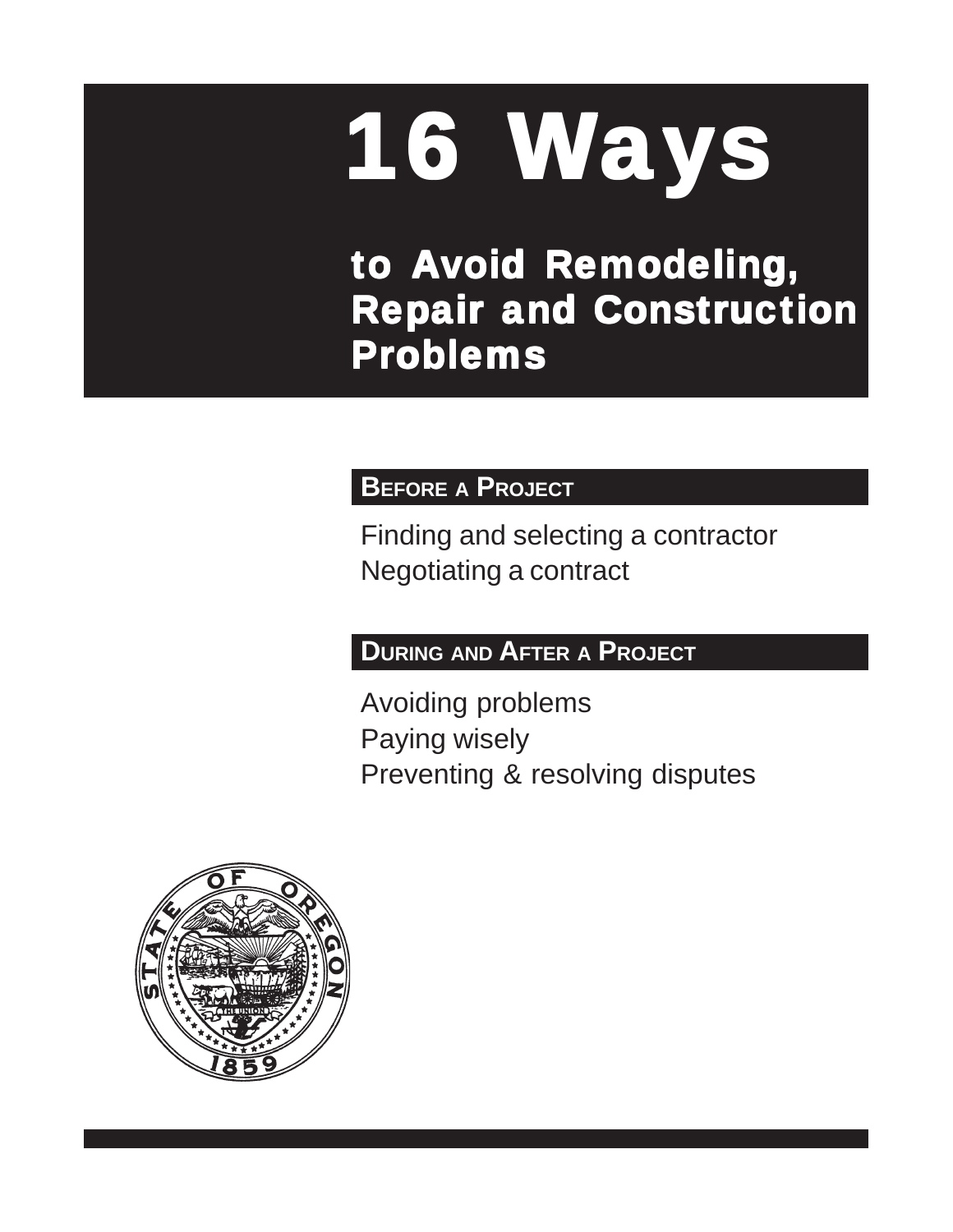# *Need a Landscaper?*

*All landscaping businesses must be licensed with the Landscape Contractors Board. Most landscaping projects will go smoothly if you follow the tips in this booklet. For more information, or to verify a landscaper's license, visit www.oregon.gov/lcb or call 503-378-5909.*

The Construction Contractors Board (CCB) has found that most construction projects can go smoothly if consumers do their homework by checking out their contractor, setting realistic expectations and making wise decisions during the project. The following tips can help:

**Develop a list of potential contractors.** Ask friends, neighbors, relatives and co-workers for names of contractors they used. Find out if their experiences were good or bad. Ask if they would use this contractor again. 1

**Ask for references.** Check with previous customers. Were they satisfied with the work? Was the work finished within a reasonable time frame? Did the contractor return phone calls? If the person had problems with the contractor, ask how the contractor responded to complaints. Look at examples of the contractor's work. 2

**Ask what trade associations the contractor belongs to.** Home building and remodeling is professional work. Membership in a professional association is one sign that a contractor recognizes the responsibilities of being a professional. 3

**Get more than one written bid for bigger jobs.** This can help you understand what your project will entail. Make sure you understand any wide variations in bids.  $\varDelta$ 

#### **Don't automatically accept the lowest bid.** The old 5

saying "you get what you pay for" applies here. A higher bid may be worth the price in better materials, workmanship and reliability.

If you get a very low bid, the contractor may have made a mistake or forgotten to bid everything. Or, they may have deliberately lowbid the job in order to get it. If they have bid too low to make a profit, they may use cheaper materials or take shortcuts.

#### **CCB Tip**

**A large number of CCB complaints filed against contractors are the result of homeowners taking the lowest bid and then being unhappy with the poor quality of work.**

#### **Make sure your contractor is properly licensed with the** 6

**CCB.** A license is required for any business or individual that advertises, offers, bids, arranges for, or actually does any construction, alteration, home improvement, remodeling or repair work. This includes painting, roofing, carpentry, siding, plumbing, electrical, floor covering, windows, insulation, land development, concrete, inspection services, heating and air conditioning, and most other construction and repair services.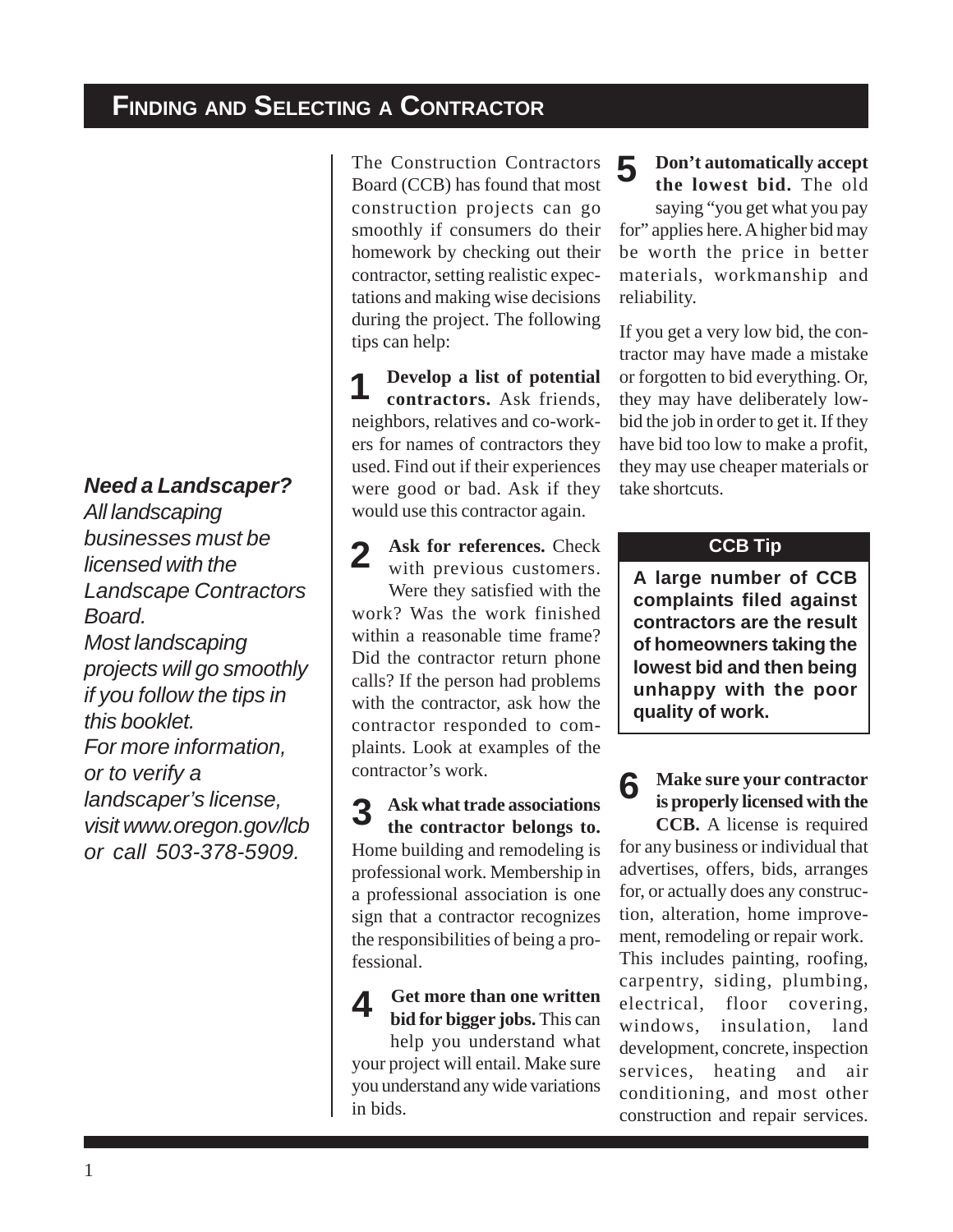# **FINDING AND SELECTING A CONTRACTOR**

Ask for a current CCB license number or get it from their business card or advertisement.

Check with the CCB to make sure the contractor's license is currently active. You can also check the business' complaint history, disciplinary actions and size of the contractor's bond and insurance. Licensed contractors have a surety bond and a general liability insurance policy.

#### **CCB Tip**

**Illegal contractors will lie and say they're licensed hoping you won't check up on them.**

Any licensed construction business, no matter how good, may have a complaint filed against it. What may be a red flag is a high number of complaints within a relatively short period of time. Other considerations may be the business' volume of work and how it resolves disputes.

If the business will be using workers, check if the license allows employees. A "nonexempt" license means the contractor carries workers compensation insurance covering employees in case of an injury. An "exempt" license means they do not carry workers compensation insurance covering employees. **Contractors can be exempt and use licensed subcontractors or employees from temp agen-** **cies**. If a worker on your project is injured, his or her employer workers compensation insurance will cover the costs and prevent you as the owner of the property from having to pay for the injury.

Information on a contractor's license is available by calling the CCB at 503-378-4621 or on the website at www.oregon.gov/CCB. Click on Check a Contractor's License and enter the CCB license number. If you do not have the CCB number, you can enter the name of the business.

#### **Plan your project carefully.** 7

Consider your budget. Find pictures of styles and products you like. Write down brand names and models. Show them to your contractor. "High quality faucets" or "ivory paint" may mean something different to you and your contractor. Walk with your builder through a finished project and explain what you like and don't like. Get plans or blueprints and make sure they show your project accurately. Approve the completed plans before work begins.

#### **Think carefully before becoming an owner -builder.** 8

If the work requires more than two specialty contractors, you may consider hiring a licensed general contractor. (Remodeling a kitchen, for example, usually requires a plumber, electrician, floorlayer, and carpenter.)

Unless you're an experienced

## *An active license means:*

- *The contractor can legally work in Oregon*
- *The contractor has a surety bond and liability insurance both offer some financial protection if problems develop later*
- y *You have access to the CCB's low cost dispute resolution services*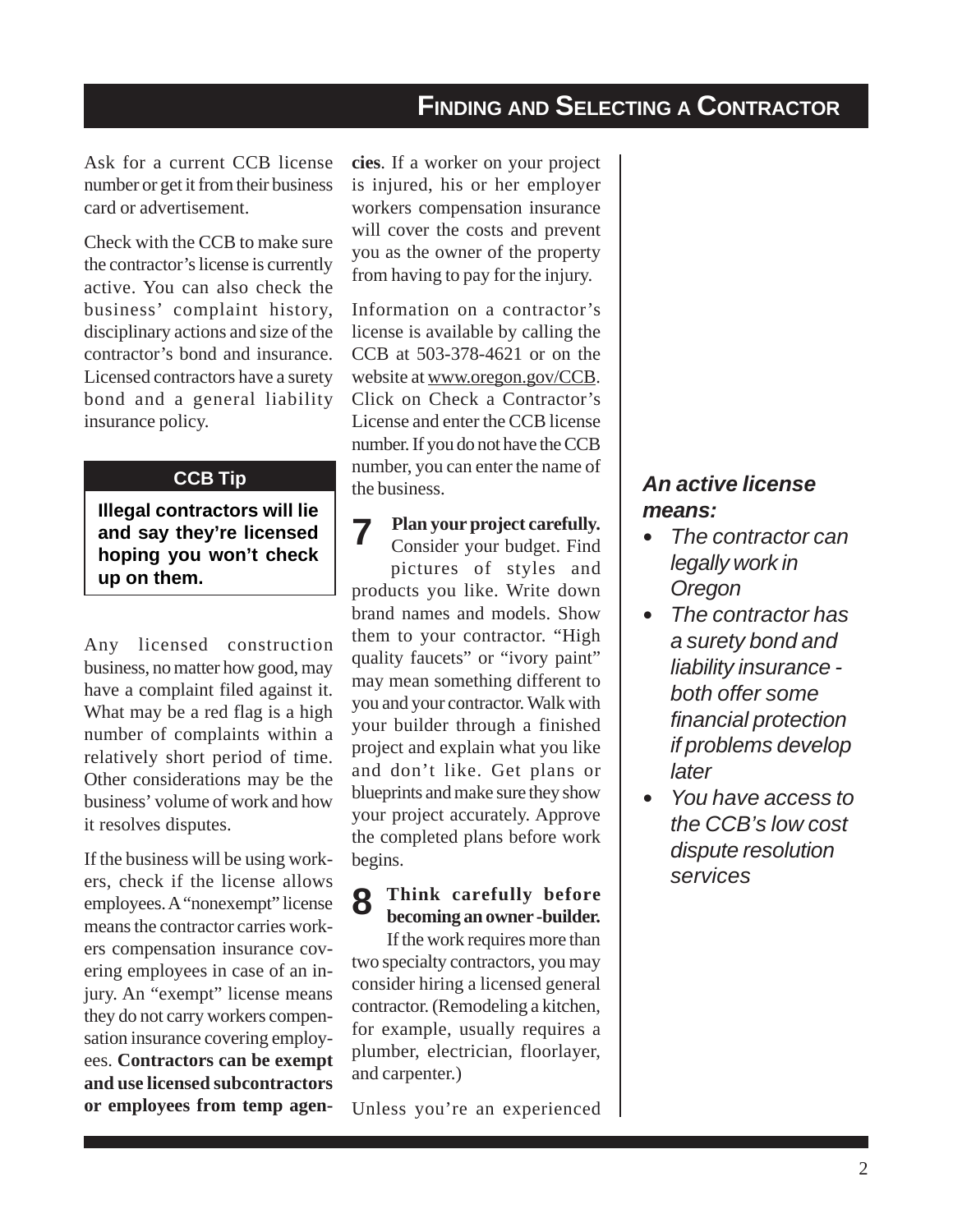# **FINDING AND SELECTING A CONTRACTOR**

# **Questions to Ask a Contractor – and Yourself**

- What experience, expertise, and certifications do you have? Do you specialize?
- Who will be doing the actual work—you, subcontractors, or employees? (You may like the owner of the business but that person may not be the one doing or supervising the work.)
- If you get the job and permits are required, will you get them?
- How many jobs will you be working on at the same time as mine?
- What written warranties do you offer?
- Who can I call with questions once the project starts? How can I contact you if there are problems?
- Does hiring this contractor feel right? (Use your intuition—if you don't feel comfortable, find someone else.)
- Do I have rapport with this contractor? Am I confident in his or her expertise and ideas? Does the contractor care about my concerns? Will the contractor be reliable, keep appointments, and return my calls?
- Can I communicate with this contractor? Does the contractor seem honest and forthright? (A contractor may be a skilled craftsperson, but if you can't communicate and the final job isn't what you wanted, you won't be happy.)
- Can I be reasonable and let my contractor work without calling all the time? Do I realize that my contractor may not be able to return my calls within minutes because of other jobs and a personal life?
- Am I willing to be reasonable about unexpected costs that arise and let my contractor make a profit?
- Can I be flexible if the job takes longer than expected?
- Are my expectations so high that I will never be satisfied with the project?

# **Finding and Selecting a Home Inspector**

- Call the CCB to make sure the business can legally do home inspections. CCB-certified inspectors have passed a test and must follow standards of practice and behavior. Ask your inspector about his or her experience and credentials.
- Consider finding your own inspection service rather than relying on the recommendation of a real estate agent.
- Read your contract for disclaimers.
- You are purchasing an educated opinion. Reports by seller's and buyer's inspectors sometimes differ.
- An inspection report is not a warranty. It does not guarantee that the house is sound or that you will never encounter problems with the home.

## *Beware of repair scams!*

*Stay away from repair businesses that:*

- Market door-to-door *with 'special' deals*
- Offer to use leftover, *cheap materials from another job which they claim will save you money*
- y *Want 100 percent of the payment up front, in cash*
- y *Use high-pressure sales tactics including intimidation*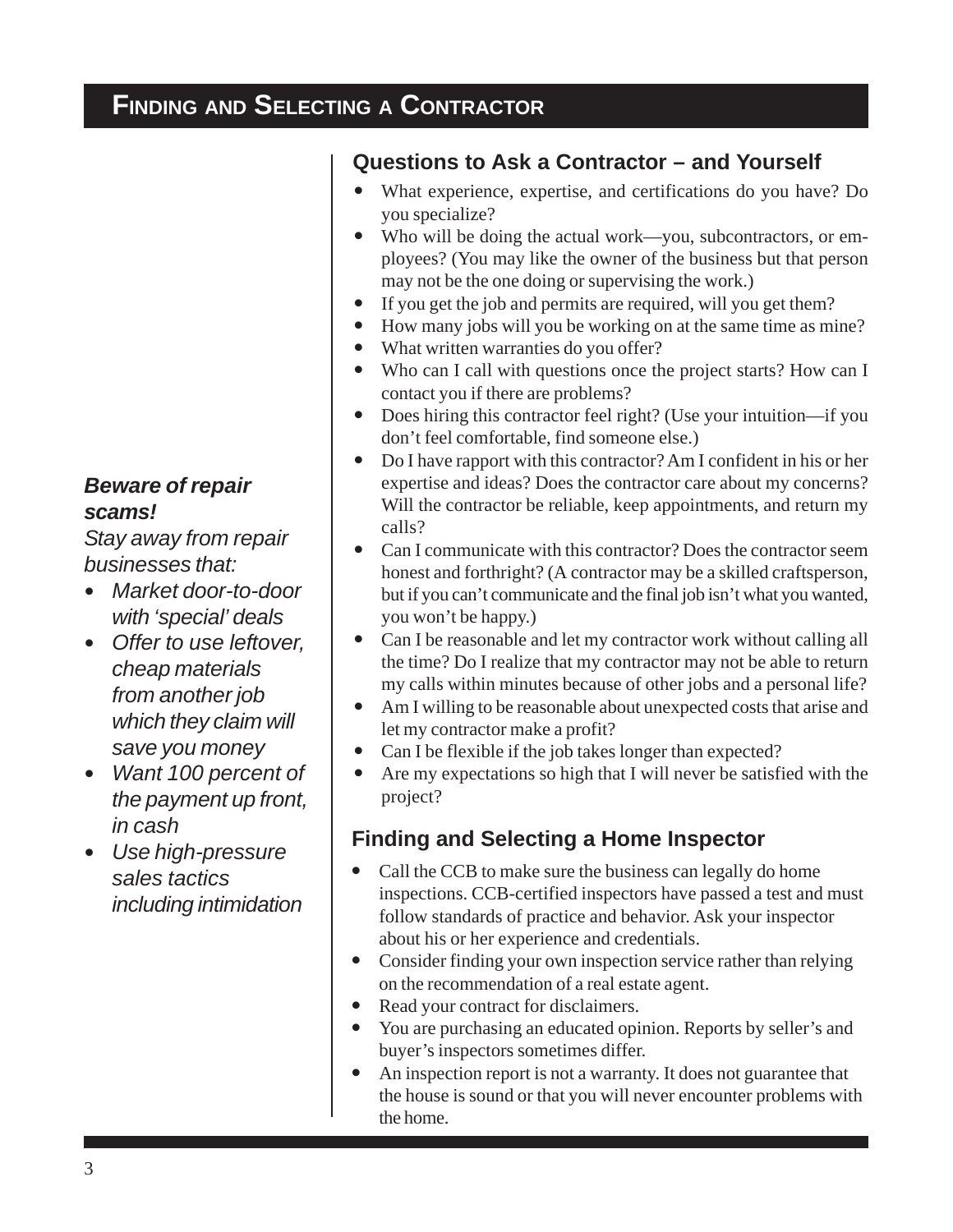# **AVOIDING PROBLEMS DURING THE PROJECT**

builder with the time and skills to do it right, you'd be wise to hire a licensed general contractor.

#### **Use a written contract.**

 $\mathbf Q$ 

Contractors are required to provide a written contract for projects over \$2,000. The CCB recommends a written contract for all projects. A written contract protects you and the contractor. Put all agreements, including all changes to the contract, in writing. Generally, the more detailed a contract is, the fewer problems that will come up later. A big project should have a detailed contract, not "remodel master bedroom, \$19,450." Make sure the name on the contract matches a name in the contractor's CCB license record. Don't sign the contract until you understand everything. Make sure your contract does not include a provision that says you cannot file a complaint with the CCB. Get all warranties in writing as part of your contract. Make sure you understand what is and isn't covered.

Contracts with an owner to build a new, residential structure must contain an offer of a warranty. The law does not specify how long the warranty must be in place or that it is at no cost to the homeowner. Be sure you understand who is providing the warranty (it could be your contractor or a third-party) how long the warranty period lasts and what the fee is. The homeowner is not required to accept the warranty.

#### **What should be in a contract?**

- A list of materials to be used including quality, quantity, weight, color, size, brand names, etc.
- A list of "allowance items" and the budgeted amount. (An allowance is a specific amount of money to buy something that has not yet been selected. When the fixtures, etc. exceed the allowance, the homeowner pays the additional amount.)
- A list of permits needed and who will obtain them.
- A starting date and a completion date. You might want to add an incentive clause if the work is completed on or ahead of schedule.
- The total price, payment schedule, and any cancellation penalties. Be careful about paying for everything up front. Consider partial payments upon completion of portions of the work.
- A list detailing what the contractor will and won't do.
- Warranties of workmanship, length of warranty, and what is and isn't covered by warranties.
- The contractor's name, address, and CCB number as it appears in CCB license records.
- Other items to include: cleanup and removal of debris, workday restrictions, smoking in the living area, special requests, etc.

*What's the biggest cause of homeownercontractor disputes? No written contract, a poorly written contract, or a contract everyone*

*ignores*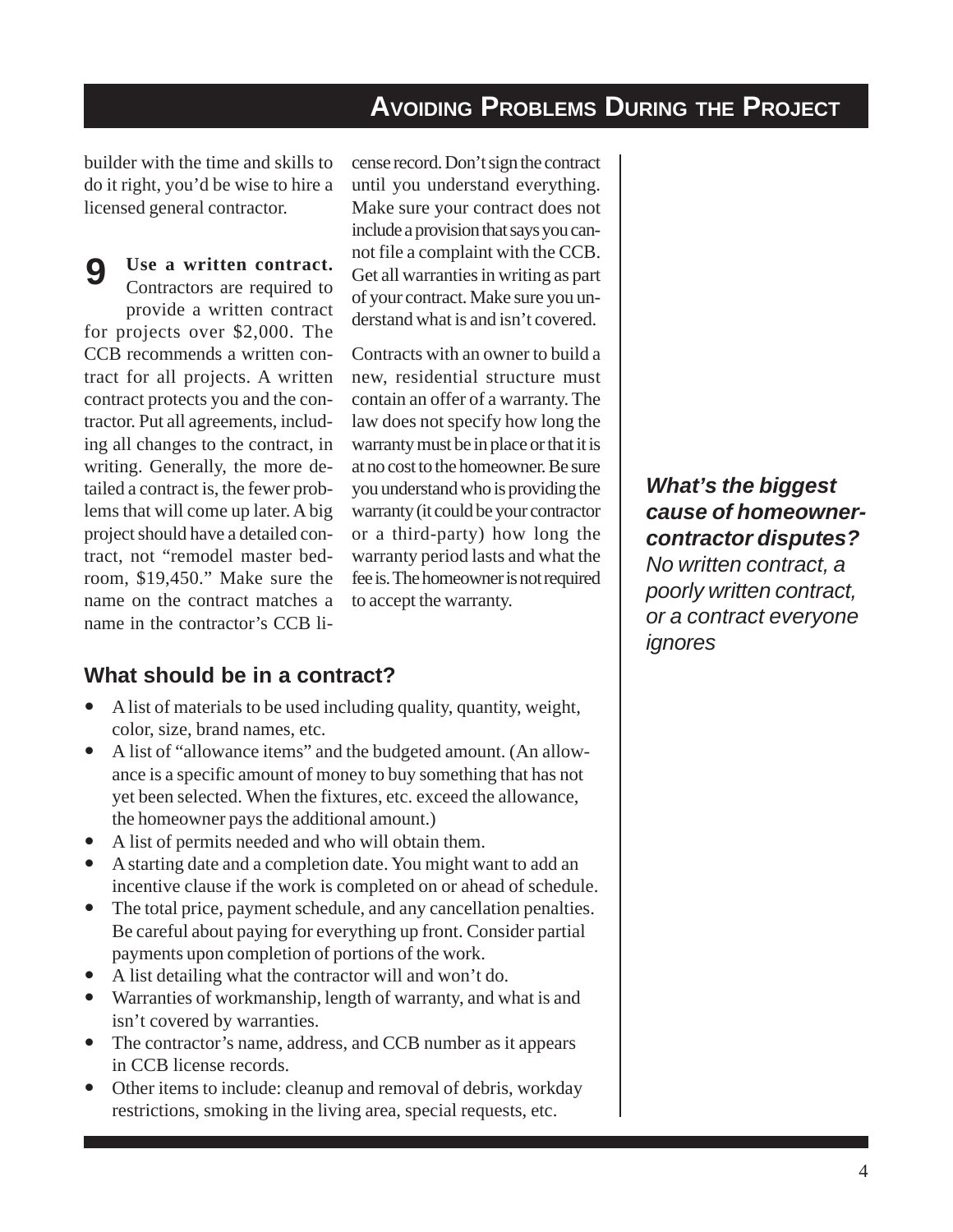# **AVOIDING PROBLEMS DURING THE PROJECT**

#### *Don't hire unlicensed contractors.*

*If you use an unlicensed contractor...*

- *You lose the protection of a licensed contractor's general liability insurance, and you assume liability for accidents on the job site. Most unlicensed contractors are not insured*
- y *You lose access to the CCB's dispute resolution services*

**Make changes in writing.** 10 People changes in writing. during a project. If changes

are made at the right time, the cost and length of the job may not be affected. Delay, however, can mean costly changes. For new homes and remodeling projects, allow at least a 10 percent increase for changes from the contract.

If changes in the plans or contract occur during the project, put them in writing as amendments to the contract, including any differences in cost and who will pay for them. These "change orders" should be signed by both you and the contractor.

**Communicate.** Talk to your contractor during the project. Many disputes happen when people fail to communicate at every step of the project. 11

**Obtain building permits.** 12 Construction of new homes and most remodeling projects require building permits from the local building department. Usually contractors obtain the permits because they know which permits are required. But ultimately, the owner is responsible for making sure proper permits are obtained. Make sure a final inspection is done when the work is completed. For more information, visit www.permitsprotect.info.

**Pay wisely.** Legitimate 13 contractors often require a down payment—a third to a fourth of the total cost of the contract is common. Find a balance where the contractor has enough money to buy materials and begin work, and you have enough at the finish date to ensure satisfactory completion.

Make payments in stages as the work is completed and has passed inspections. For bigger projects, you can establish an escrow account at a bank.

Don't pay in cash. Unfortunately, a few scam businesses have no intention of starting or completing the work. Make checks out to the contractor as the contractor's name appears in the contract.

**Avoid construction liens.** Homeowners are ultimately responsible for payments to subcontractors and suppliers 14

even if they have paid the general contractor in full. Do not allow construction to start until your contractor gives you a copy of *Information Notice to Owner About Construction Liens.* The two-page notice explains liens and how to protect yourself. Read it carefully and follow its advice. For more information on construction liens, visit the CCB website and go to Consumer Publications.

**Keep good written records.** 15 Keep a log of conversations<br>and copies of all documents. and copies of all documents, correspondence, canceled checks, change orders, etc. If problems develop later or you sell your home, the project is documented.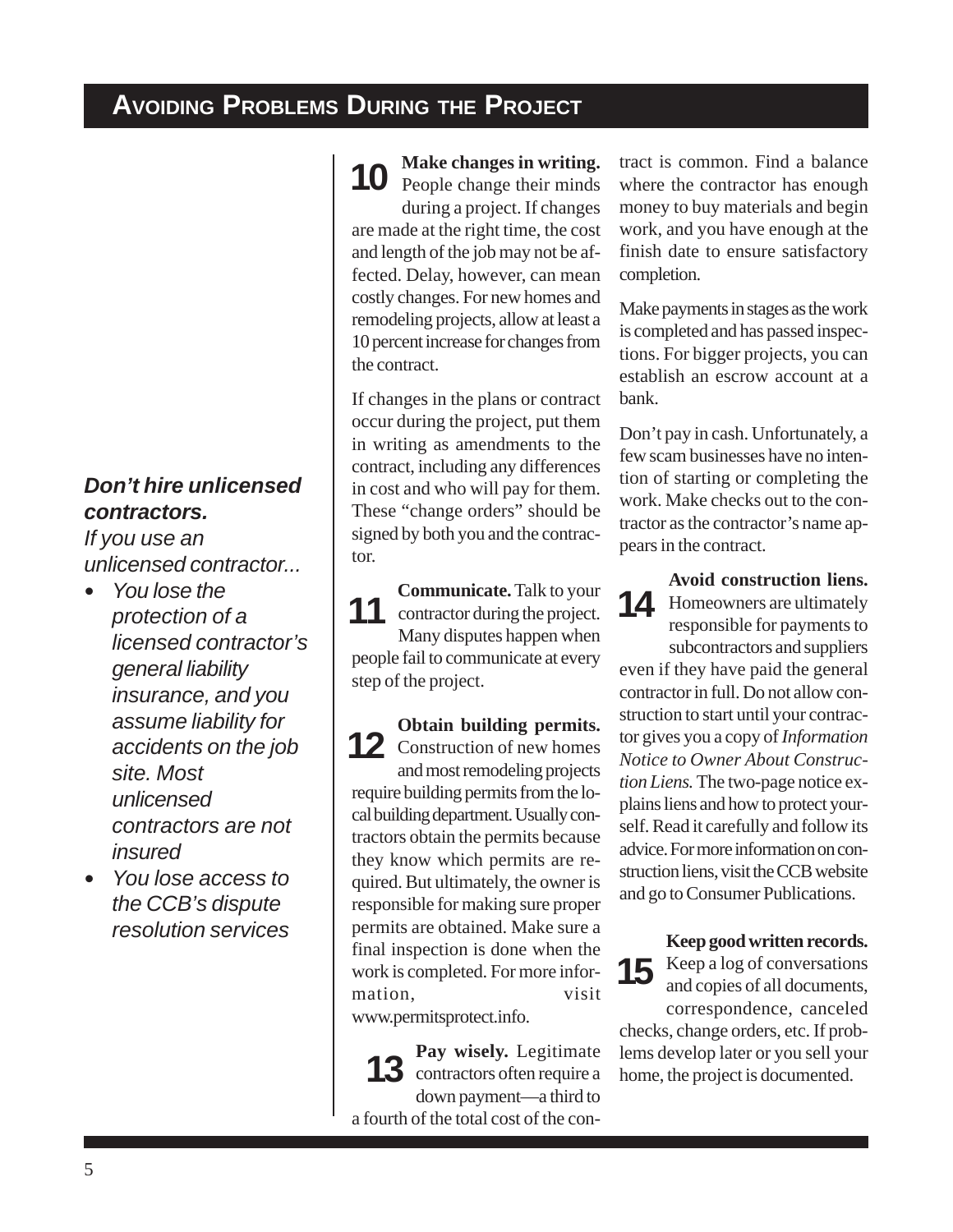# **PREVENTING AND RESOLVING CONSTRUCTION DISPUTES**

**Get help resolving** 16 disputes. If problems or disagreements occur, try to work them out with your contractor. If you can't, call the CCB for information about its dispute resolution services.

Hundred s of complaints against contractors are filed with the CCB each year. Most are settled by an investigation/mediation meeting at the job site with the homeowner and contractor.

Here's how the process works: You can file a complaint with the CCB if:

• You believe the contractor has done poor or negligent work, breached the contract, allowed liens to be filed, or otherwise caused damage.

• You worked with a licensed contractor.

• You notified the contractor in writing of your intent to file a complaint 30 days before filing it with the CCB.

• You are filing a complaint within a year from the time your project was "substantially completed" by the contractor you are filing against or within a year from the date your contractor last worked on the job if your contractor did not substantially complete the work.

We charge \$50 to process the complaint. You may get the \$50 back as part of the damage award.

The CCB investigator/mediator looks at the issues and tries to resolve the dispute. If the dispute continues you must go to court and obtain a court judgment before we can send it to the contractor's surety bond for payment.

If you want to pursue court action against a contractor, Oregon law contains important requirements you must follow before starting a court action against any contractor, subcontractor or supplier for construction defects. Contact an attorney for more information.

CCB complaint forms and consumer information are available online. Go to www.oregon.gov/CCB and click on Dispute Resolution Services for claim forms and instructions.

#### **CCB Tip**

**If your contractor is properly licensed with the CCB, you can get help resolving constructionrelated disputes within a year from the time the work was substantially completed or stopped. For a newly constructed house, you can get help within a year from occupancy. This protection is only available if the contractor is licensed.**

#### *CCB complaint forms and consumer information are available online.*

*Go to www.oregon.gov/ CCB and click on Dispute Resolution Services for claim forms and instructions. Click on Consumer Information for other helpful tips and information. You can also order forms and brochures by phone, 503-378-4621*